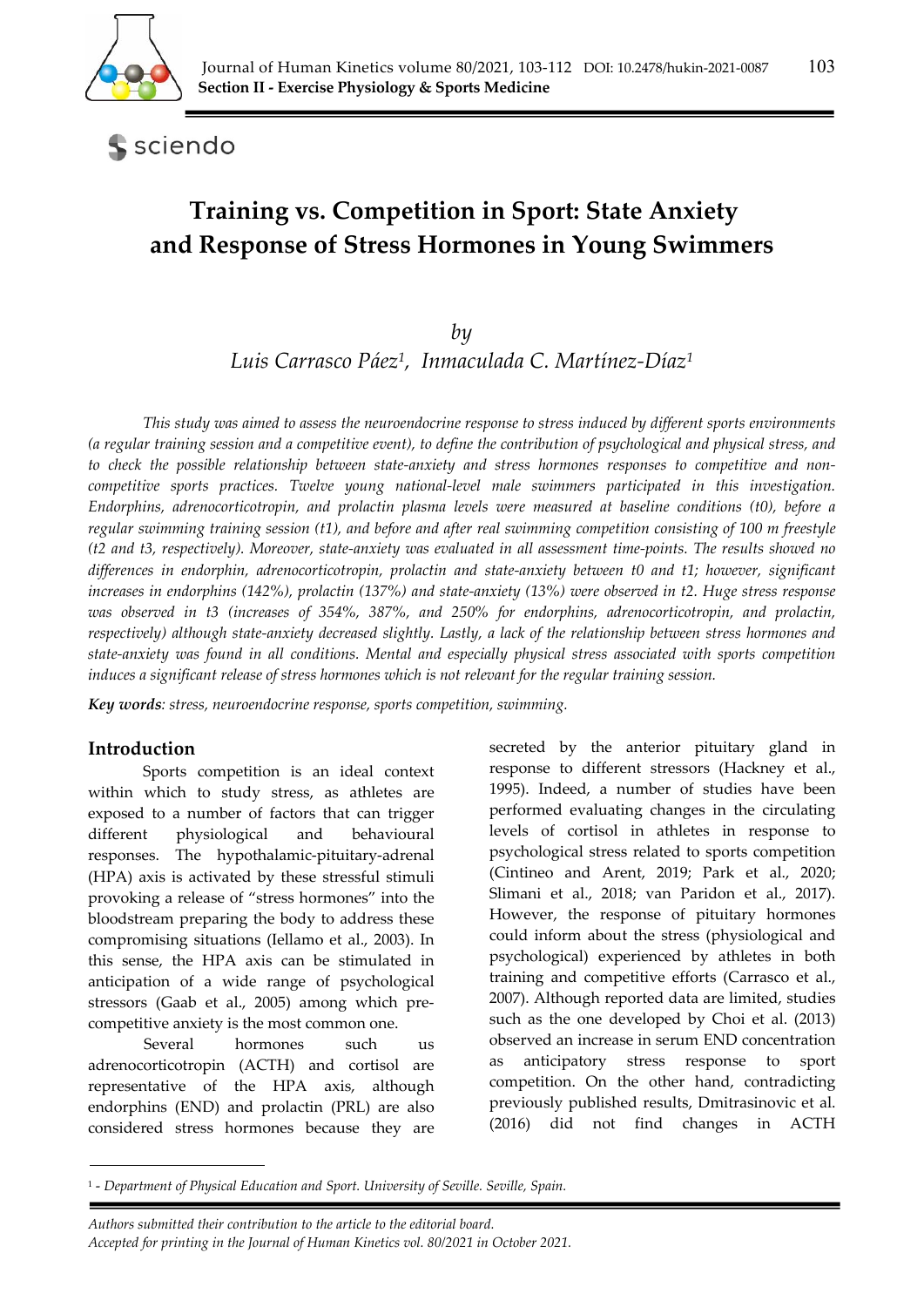concentrations measured 24 h before competition in ten amateur rugby players. In the same line, Suay et al. (1999) reported no differences in PRL levels when 28 judo fighters were evaluated before competition and training sessions. Nevertheless, and contrary to those findings, Carrasco et al. (2007) found a small anticipatory PRL response in swimmers just before competitiion.

Regarding physiological (somatic) stress, numerous investigations have evaluated the reactivity of the HPA axis through the responses of END, ACTH and PRL to exercise. In this sense, it has been demonstrated that these hormones are secreted into the bloodstream during both aerobic (Suzuki et al., 2000) and anaerobic exercise (Carrasco et al., 2007; Schulz et al., 2000). In any case, it seems that intensities around the anaerobic threshold are required to induce the release of END, ACTH and PRL into the circulation (De Vries et al., 2000).

Nevertheless, as previously mentioned, a measure of whole stress experienced by athletes during training and, especially, in competitive environments could be determined by measuring circulating levels of these hormones. This is important since a great number of children and young athletes are involved in competitive sports programs that could lead to severe stress and training overload states. At this point, and referring to the transactional perspective of stress and the cognitive-motivational-relational theory of emotions (Lazarus, 2000), athletes may experience a number of emotions, including anxiety, which can be a key predictor of the quality and duration of their sports careers (Scanlan et al., 2005). Taken into account that emotions are generally more intense during competitive than during non-competitive conditions (i.e., training sessions) (Lazarus, 2000), and that physiological demands are usually higher (maximal) in competitive efforts, a comparison of stress hormones concentrations in athletes under these situations could be useful to detect stress-related disorders and to prevent their harmful effects. Under these considerations, the purposes of this study were a) to define and to compare the END, ACTH and PRL responses to training and competition; b) to determine the contribution of psychological and physical stress dimensions to these responses, and c) to check the

possible relationship between state-anxiety (SAn) levels and END, ACTH, and PRL responses to competitive and non-competitive sports practice.

# **Methods**

# *Participants*

Twelve young national-level male swimmers (age:  $18.6 \pm 0.8$  years; body height: 1.75  $\pm$  0.18 m; body mass: 65.11  $\pm$  2.14 kg; BMI: 21.28  $\pm$ 0.66 kg/m<sup>2</sup>; body fat:  $10.75 \pm 1.00\%$ ), all of them specialists at distances of 100 and 200 m with an experience of at least 6 years in competitive swimming  $(15.5 \pm 1.9)$  competitions per year) participated in this investigation. Informed written consent was obtained from all participants, and the study was approved by the local ethics committee.

## *Procedures*

Participants were evaluated at four separate occasions, one week apart: baseline conditions (t0), before a regular training session (t1), before official swimming competition (t2), and after competitive effort (t3). For the evaluation at t0, participants were asked to abstain from strenuous physical activity for at least 24 h and to fast for 8 h before testing. Upon arrival to the laboratory (between 8:30 and 9:30 am), anthropometrical and body composition variables: height, body mass, and body mass index (BMI) were assessed. A blood sample (10 ml) was obtained from their antecubital vein and they also were evaluated for state and trait anxiety. At t1, participants were tested in the pool of their own swimming team maintaining the same conditions as indicated for t0. After blood samples were collected from participants (10 ml), the state anxiety levels were assessed just before they took part in a regular training session. Testing under competitive conditions was conducted at the same swimming pool with similar air and water temperature  $(27.5^{\circ} \text{ C and})$ 29.4  $°C$ , respectively) and relative air humidity (58%) to those registered at t1. Once at the pool (8:00 am), participants rested for 10 min after which state anxiety was evaluated and a blood sample (10 ml) was obtained from swimmers (t2). Then, participants performed a 20 min standard warm-up (low-intensity swimming). Immediately after the warm-up, swimmers took part in their respective 100 m freestyle heats (between 8:40 and 9:40 am). The time to cover this distance was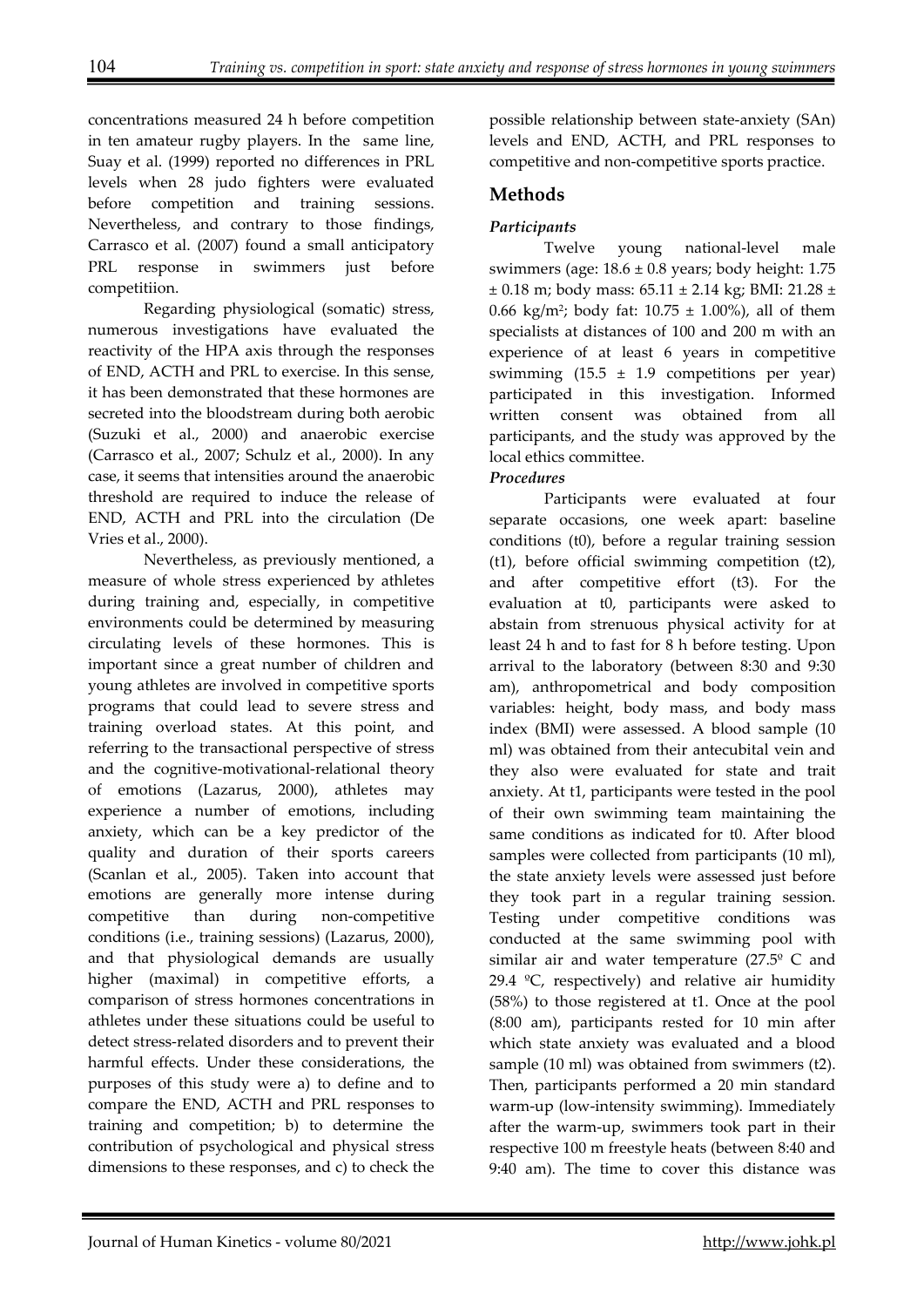assessed by two official timekeepers and the mean value was used as an official result. The first 2 min after competitive effort (t3) were dedicated to obtain a new blood sample (10 ml) and to evaluate the state anxiety levels.

*Hormonal and biochemical assessments.* Each blood sample was divided into two aliquots of 5 ml (EDTA K2 tubes with 50 µl of aprotinin: SIGMA A6279). One of them was destined to haematological analysis (Coulter JT3 photocolorimeter), whereas plasma was obtained by centrifugation (3000 rpm, 15 min) from the remaining aliquot and stored at -80 ºC until its analysis. Plasma END, ACTH and PRL concentrations in t0, t1, t2, and t3 were measured by radioimmunoassay technique using commercial kits (END: Nichols, I.D. Intra-assay variation: 4.1%; inter-assay variation: 7.7%; ACTH: Nichols, I.D. Intra-assay variation: 1.4%; inter-assay variation: 4.6%; PRL: Radim-Ibérica. Intra-assay variation: 4%; inter-assay variation: 6%). Changes in END, ACTH, and PRL plasma levels through the four assessment points were considered as delta (Δ) values.

On the other hand, haemoglobin concentration and haematocrit value were assessed in order to check and correct the possible changes in plasma volume (PV) that could alter the results of the biochemical analysis in t3 (Dill and Costill, 1974).

*State and trait anxiety assessment.* The State-Trait Anxiety Inventory (STAI) (Spielberger et al., 1994) was used to assess the anxiety proneness (trait anxiety) and the situational anxiety (state anxiety) of participants. Both state (SAn) and trait anxiety (TAn) scales were administered at t0 whereas only the state anxiety scale was applied at t1, t2, and t3. In any case, and in order to avoid the influence of discomfort related to awaiting venipuncture, the STAI questionnaire was completed by participants before blood samples were taken. Changes in SAn levels between the four-time points were also expressed as ΔSAn values.

## *Statistical Analysis*

Statistical analysis was performed with SPSS v24.0 (SPSS Inc, Chicago, IL). Data are expressed as mean ± standard deviation (SD). The Kolmogorov-Smirnov test was conducted to check the normality of variables. Repeated measures ANOVA was applied to normally distributed data examining also skewness and sphericity; if assumptions of sphericity were violated the Huyn-Felt Epsilon was used. Friedman and Wilcoxon signed rank tests were performed to contrast the effect of within-subject factor (time points) of non-parametric variables. Effect sizes were measured using *r* (r = Z/√N) for nonnormally distributed data, partial η<sup>2</sup> for ANOVA analysis results and the benchmarks provided by Cohen (1988). Furthermore, Pearson and Spearman correlation coefficients (*r* and ρ, respectively) were calculated to determine the relationship between variables. In all cases, statistical significance was established at an alpha level of .05.

# **Results**

Regarding anxiety, the mean TAn score measured at t0 was 21.8 ± 10.9 (CI: 95%: 15.19 – 28.34); on the other hand, SAn scores, which were measured at all time-points (t0-t3), are shown in Figure 1. The Friedman test showed statistical differences when intra-subject analysis for SAn was performed  $(p = .024)$  and the Wilcoxon signed range test demonstrated significant differences in SAn between t0 and t2 (18.5 ± 10.1 vs. 24.5 ± 11.2, respectively;  $p = .004$ ,  $r = .806$ ), and between t1 (18.7 ± 10.1) and t2 (*p* = .005, *r* = .785). On the other hand, there were no significant differences in SAn scores between t0 and t1 ( $p = .180$ ) and between t0 and t3 (22.7 ± 11.5; *p* = .479). Considering ΔSAn data, the results confirmed the remarkable rise in SAn observed at t2, whereas ΔSAn values assessed from t0 to t3 did not show statistical significance when they were compared to those obtained from t0 to t1; however, SAn differences measured between t3 and t0 (Δt3-t0) and between t3 and t2 (Δt3-t2) showed statistical significance (Table 1), especially if one took into account that values assessed at t3 were lower than those registered at t2.

Regarding biochemical data and taking into account changes in PV observed between t2 and t3, it is important to note that plasma concentrations assessed at t3 were individually corrected since PV decreased over 10% (11.42 ± 4.62) after competitive effort (61.47  $\pm$  7.14 s of maximal swimming). Focusing on END analysis  $[(F(3,36) = 32.96; p < .001)]$ , plasma levels of this stress hormone were very similar at t0 and t1 (36.3  $± 10.5$  and 33.0  $± 10.5$  pg/ml, respectively; Figure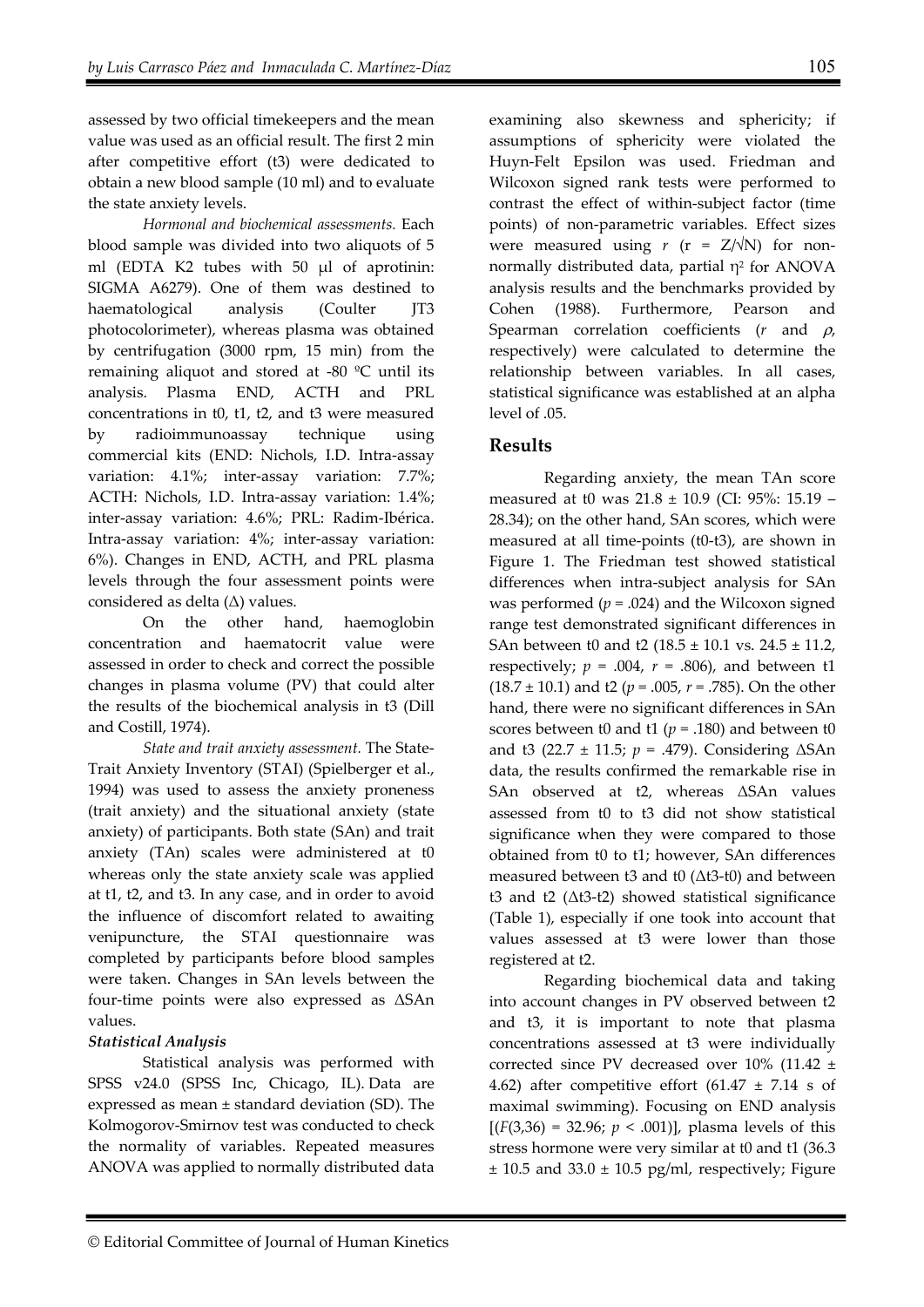2A). On the other hand, a remarkable END response at t2 was measured, reaching mean values of  $51.8 \pm 11.5$  pg/ml which were significantly higher than those registered at t0 and t1 ( $p = .011$  and  $p = .001$ , respectively). However, the greatest release of END occurred at t3 (128.6  $\pm$ 65.4 pg/ml) showing statistical differences with values measured at t0 (*p* < .001), t1 (*p* < .001), and t2 ( $p < .005$ ). Moreover, effect size calculations reported a partial  $\eta^2$  value of 0.733 for these within-subject contrasts (large effect size). As it can be seen in Table 1, data confirmed a slight decrease of END levels at t1 and the largest responses of END at t2 and mainly at t3. At this point, it is important to note that significant differences were found when Δt2-t0 and Δt1-t0 were compared. Statistical significance was also reached after Δt3-t2 and Δt2-t0 were contrasted. Considering t3 as the assessment point at which END showed the highest values, it seems obvious that the comparisons of Δt3-t0 to Δt3-t2 and Δt3-t0 to Δt2-t0 were statistically significant (*p* = .005 and *p =* .001, respectively).

On the other hand, the pattern of ACTH responses was, in part, similar to END. In this way, and compared with t0, a small decrease in ACTH plasma levels was found at t1  $(10.15 \pm 3.37)$ and  $9.95 \pm 2.79$  pg/ml, respectively) (Figure 2B). However, unlike the END responses, increases in ACTH levels at t2 (10.88  $\pm$  4.30 pg/ml) did not show statistical differences with those abovementioned. After competitive swimming effort (t3) a huge response of ACTH was observed  $(39.37 \pm 18.73 \text{ pg/ml})$  so this increase was, approximately, four-fold higher than those observed at t0 and t1  $[(F(3,36) = 39.84; p < .001)].$ Additionally, effect size calculations showed a partial  $\eta^2$  value of 0.890 for these within-subject contrasts (large effect size). These results are consistent with data comparisons between assessment time-points (Table 1); indeed, taking the t1-t0 comparison as a reference, the greatest increments of ACTH were observed in Δt3-t0 and  $\Delta$ t3-t2 (*p* = .001 in both cases).

Regarding changes in PRL plasma levels, and as it happened with END and ACTH, there was no statistical difference between t0 and t1; certainly, a slight decrease was observed (4.02 ± 1.93 and 3.75 ± 2.17 ng/ml for t0 and t1, respectively). However, a small but significant increase was found at t2 (5.52 ± 2.80 ng/ml; *p* < .01,

*r =* .765), although the greatest values were registered at t3 (10.07 ± 5.75 ng/ml; *p* < .01, *r =* .882) (Figure 2C). Contrasting analysis of PRL mean delta scores showed the same trend as END ones (Table 1), since comparisons of  $\Delta t$ 3-t0 to  $\Delta t$ 3-t2 and Δt3-t0 to Δt2-t0 were statistically significant (*p*   $<$  .05 and  $p <$  .01, respectively).

Correlation analysis revealed interesting relationships between variables. TAn was positively correlated with SAn measured at t2, whereas this SAn at t2 showed strong links with SAn at t0 ( $\rho$  = .824;  $p$  = .001) and t1 ( $\rho$  = .836;  $p$  < .001). Although no relationships were assessed between SAn and stress hormones levels measured at t0, t1, and t2, significant correlations were found at t3 ( $\rho$  = .626,  $p$  = .022 for SAn and END;  $\rho$  = .648,  $p$  = .017 for SAn and ACTH, and  $\rho$  = .573, *p* = .041 for SAn and PRL). Once stress hormone values were contrasted among themselves, we found significant relationships. In this way, END levels measured at t2 were correlated with those measured for ACTH (*r* = .647,  $p = .017$ ), and PRL ( $\rho = .574$ ,  $p = .04$ ) at the same assessment time-point. Moreover, END showed significant correlation with ACTH at t3 (*r*  $=$  .725,  $p = .005$ ). ACTH concentrations at t0 were correlated with those found for this stress hormone at t2 (*r* = .791, *p* = .001), and t3 (*r* = .610, *p* = .027). Additionally, ACTH levels at t0 showed significant correlation with PRL at the same assessment time-point  $(\rho = .698, p = .008)$ . Furthermore, PRL levels measured at t2 correlated significantly with those measured at t3 ( $\rho$  = .746, *p*  $= .003$ ).

# **Discussion**

The main aim of this study was to compare the response of several stress hormones to different sports situations (competition and regular training sessions) evaluating the relationship with SAn expressed by youth swimmers under both conditions. Moreover, this study highlighted the connection between psychological and physical responses to stress induced by a competitive sports event, taking training conditions as references for evaluating their magnitudes.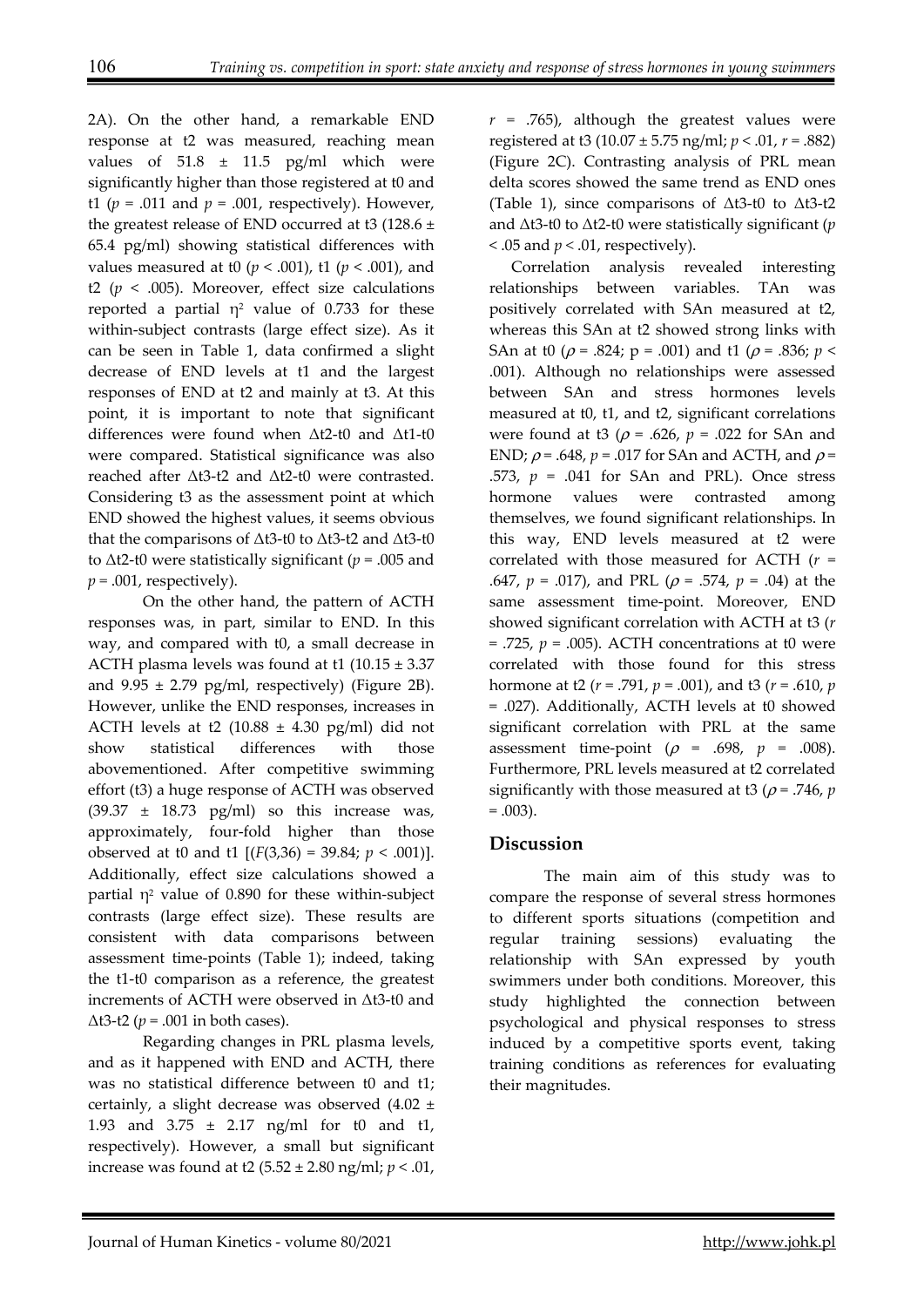|                        | Table 1<br>Differences between delta ( $\Delta$ ) mean scores for SAn, END, ACTH, and PRL |                                        |                                                   |                                                         |                                                   |                                                                       |                                                      |
|------------------------|-------------------------------------------------------------------------------------------|----------------------------------------|---------------------------------------------------|---------------------------------------------------------|---------------------------------------------------|-----------------------------------------------------------------------|------------------------------------------------------|
|                        | $\Delta t$ 1-t0                                                                           | $\Delta t$ 2-t1                        | $\Delta t$ 2-t0                                   | $\triangle$ t3-t2                                       | $\Delta t$ 3-t0                                   | $Z/F$ -values                                                         | <b>Effect</b> size<br>$(r/p\eta^2)$                  |
| SAn<br>(STAI)          | $0.23 +$<br>0.60<br>$(-0.13 -$<br>(0.59)                                                  | $5.77 \pm 6.21$<br>$(0.37 - 11.16)$    | $6.00 \pm 6.40$ <sup>**</sup><br>$(2.13 - 9.87)$  | $-1.77 \pm 9.92$<br>$(-7.16 - 3.62)$                    | $4.23 \pm 13.68^{\text{#}}$<br>$(-4.04 - 12.50)$  | $Z = 2.830$<br>$#Z = -2.908$                                          | $r = .785$<br>$r = .806$                             |
| <b>END</b><br>(pg/ml)  | $-3.30 \pm 11.40$<br>$(-10.19 -$<br>3.59                                                  | $18.87 \pm 12.04$<br>$(-3.53 - 41.29)$ | $16.99 \pm 12.25$ **<br>$(9.59 - 24.40)$          | $76.81 \pm$<br>$63.22$ <sup>++</sup> (51.72-<br>101.90) | $92.39 \pm 61.12$ #88<br>$(55.45 - 129.32)$       | $F(5,72) = 11.99$                                                     | $p\eta^2 = .445$                                     |
| <b>ACTH</b><br>(pg/ml) | $-0.19 \pm 2.60$<br>$(1.77 - 1.37)$                                                       | $0.93 \pm 3.96$<br>$(-5.81 - 7.66)$    | $0.73 \pm 2.63$<br>$(-0.86 - 2.32)$               | $28.49 \pm$<br>17.08 ***<br>$(21.75 - 35.12)$           | $29.21 \pm 16.89$ SSSSS<br>$(19.01 - 39.42)$      | $F(5,72) = 21.45$                                                     | $p\eta^2 = .598$                                     |
| <b>PRL</b><br>(ng/ml)  | $-0.27 \pm 1.42$<br>$(-1.13 - 0.59)$                                                      | $1.76 \pm 2.86$<br>$(-0.63-4.16)$      | $1.50 \pm 2.56$ <sup>**</sup><br>$(-0.05 - 3.05)$ | $4.54 \pm 4.11$ <sup>++</sup><br>$(2.15-6.94)$          | $6.04 \pm 6.23$ <sup>tss</sup><br>$(2.28 - 9.81)$ | $Z = 2.760$<br>$+Z = 2.764$<br>$Z = -2.411$<br>$\frac{65}{2} = 3.110$ | $r = .765$<br>$r = .766$<br>$r = .668$<br>$r = .862$ |

*Values are expressed as mean ± SD (CI 95%). SAn = state anxiety; END = endorphins; ACTH = adrenocorticotropin; PRL = prolactin. Z-value = Wilcoxon signed-rank test Z statistic; F-value = repeated measures ANOVA F statistic; pη2 = partial eta squared; r = effect size for non-normally distributed data; \*\*p < .01 = significant differences between t1-t0 and t2-t0; ††p < .01 and †††p < .001 = significant differences between t2-t0 and t3-t2; ‡p < .05 and ‡‡p < .01 = significant difference between t3-t0 and t3-t2; §§p < .01 and §§§p < .001 = significant differences between t2-t0 and t3-t0.* 



### **Assessment time-points**

#### **Figure 1**

*Raw data of state anxiety (SAn) self-reported by swimmers at the four assessment time-points considered. t0 = baseline conditions; t1= before a regular training session; t2 = before real swimming competition; t3 = immediately after the competitive effort. \*\*p < .01; r = effect size.*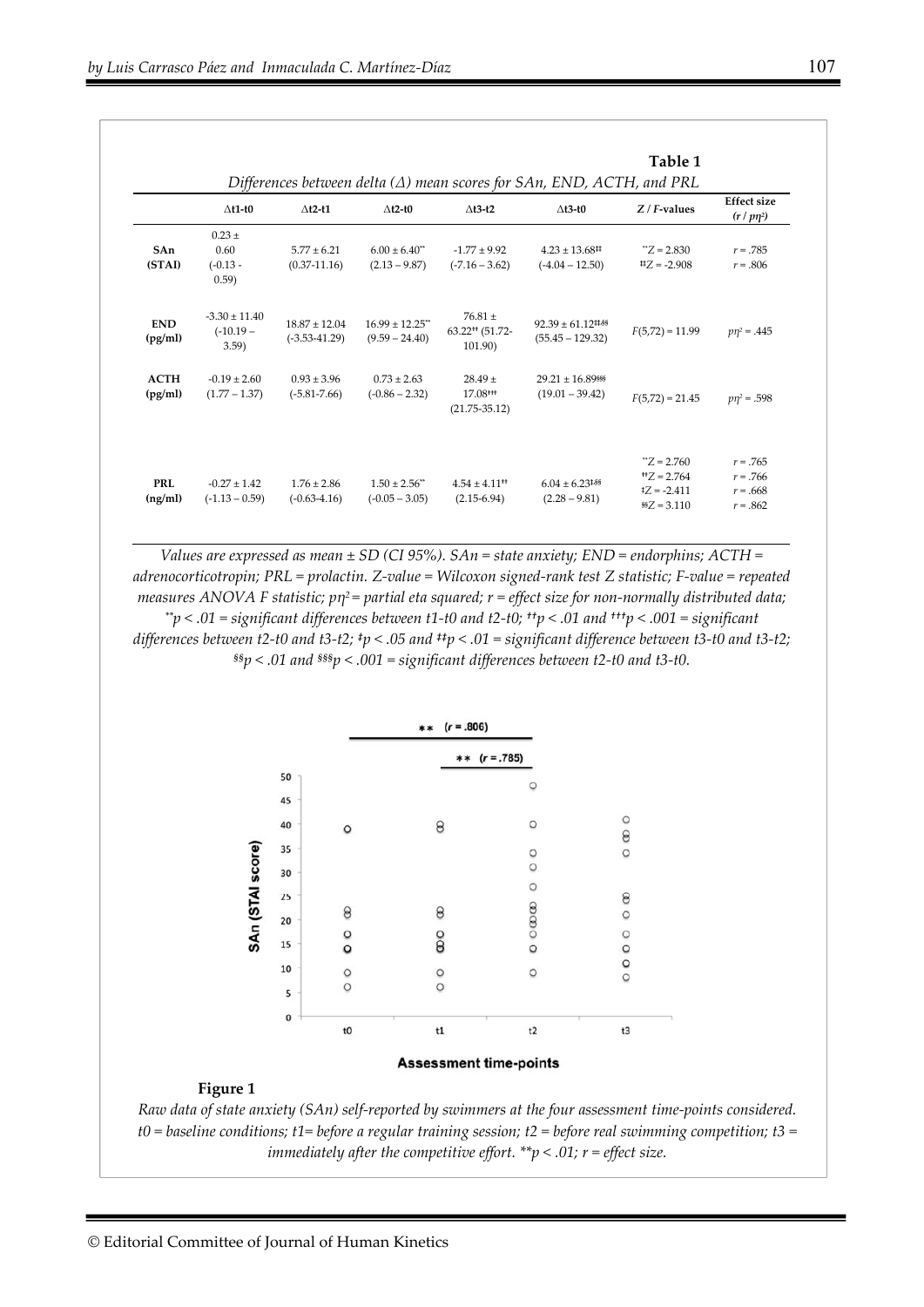

Baseline levels of END, ACTH and PRL were in consonance (although slightly lower) with those previously found in the target population (Mielgo-Ayuso et al., 2017; Sönksen et al., 2018; Suzuki et al., 2000). Although in the present study we did not consider a control group, the similarity of these results with the reference data does not allow to establish a clear exercise-adaptive effect on the baseline levels of these hormones (Duclos et al., 2001).

As it could be expected, no changes were observed in END, ACTH, and PRL levels when swimmers were evaluated in pre-training condition; indeed, we observed a slight decrease in these plasma concentrations. This could be due to the fact that the laboratory environment acted as a stressor agent (Moya-Albiol and Salvador, 2001). Moreover, the baseline condition was the first assessment time point and the expectations of participants involved in the investigation could generate some anticipatory anxiety.

At this point, and according to the lack of stress response, we observed low TAn (t0) and SAn scores (t0 and t1) being in the same range of those corresponding to the age-matched Spanish population (Guillén-Riquelme and Buela-Casal, 2011). In spite of this coincidence, END, ACTH and PRL plasma concentrations were not significantly correlated to TAn or SAn scores.

On the other hand, significant increases in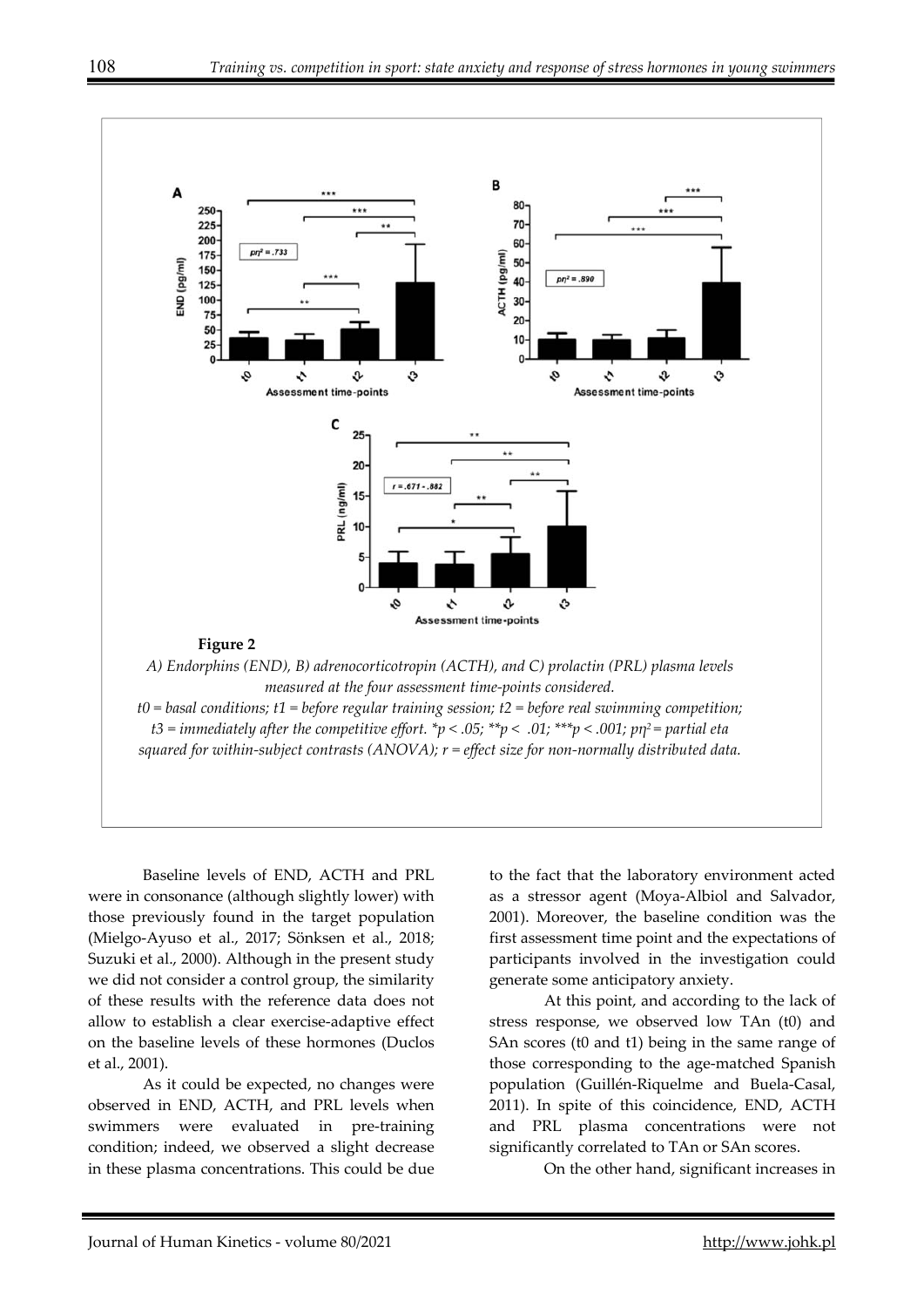END and PRL plasma concentrations were found at t2, indicating that psychological stress and/or anxiety experienced by swimmers before participating in the official competition activated the HPA axis and, consequently, increased these hormone levels. In fact, we observed a remarkable rise in SAn scores from t1 to t2, and especially from t0 to t2, which is in line with the results of previous studies such as those conducted by Fernandez-Fernandez et al. (2015) and Souza et al. (2018). Although those authors investigated psychophysiological stress responses using different questionnaires and HPA hormones to those assessed here, the response to stress (anxiety) perceived before official competitions (tennis match, Jjiu-Jitsu combat, running and canoeing races) provoked a significant increase in salivary glucocorticoids compared to values obtained before training sessions. Moreover, it is important to highlight the PRL response to psychological stress since previous studies did not find increases in plasma PRL levels as a result of precompetitive anxiety (Suay et al., 1999). According to these authors, and unlike END and ACTH, PRL does not seem responsive to psychological stress. By contrast, we reported a similar pattern in END and PRL responses to the precompetitive situation (although no significant correlations between these hormones were

However, in our study, the response of ACTH to the psychological stress-related competition was slight, showing no statistical differences with baseline (t0) and pre-training session (t1) conditions. These results are consistent with those reported by Dmitrasinovic et al. (2016) who also found no differences in ACTH levels measured in both baseline and precompetitive status in a group of amateur rugby players. It is possible that pre-competitive anxiety experienced by our swimmers was not a sufficient stimulus to induce a sensitive ACTH response. At this point it is important to note that blood samples at t2 were taken 20 min before the start of the competition; although SAn increased significantly from t0 (and t1), plasma ACTH concentrations were unchanged so we can hypothesize that stress hormones react differently depending on the intensity of the psychological stressor. Another possible explanation can be found in the shortened half-life of ACTH (of

observed).

around 3 min) that may account for decreased availability of this stress hormone. However, and paradoxically, ACTH plasma levels showed a significant relationship with END concentration at t2. Taking into account that END and ACTH share the same precursor (proopiomelanocortin; POMC) and the huge increase in END at t2 which could be due to the psychological stress, it could be hypothesized that pre-competitive anxiety produces different effects on the stress hormone responses.

Just after the competitive swimming effort, we observed significant increases in END, ACTH and PRL plasma levels. Although swimmers performed a brief and maximal exercise, a remarkable END release was observed. These results are in agreement with those found in previous studies in which a single bout of intense exercise was evaluated. In this line, Schulz et al. (2000) reported increases of 10 times resting levels after a high-intensity exercise which included 1 min of maximal rowing. In our investigation, the END plasma levels assessed at t3 were approximately 250% higher than those measured at t0. This increase in plasma END concentration was associated with the HPA axis reactivity to psychological (anxiety) and physical (exercise) stress. However, if plasma END dynamics through the four assessment timepoints are considered (Table 1), it is easy to appreciate different END response magnitudes depending on the prevalence of mental or physical stress. In this sense, the most remarkable increases of plasma END levels occurred when the interval t3 - t0 was established. This seems to indicate that physical stress is a more powerful stimulus than psychological stress, especially if one takes into account that HPA axis activation is required to ensure blood glucose homeostasis by stimulating gluconeogenesis (van Paridon et al., 2017). In fact, and as it happened with END response, plasma ACTH and PRL concentrations reached their maximum values at t3 (increases of 287% and 150%, respectively, in relation to baseline conditions). Moreover, our results are in consonance with those previously reported by Pompe et al. (2001), who found similar responses of ACTH and PRL after high-intensity exercises, but contrary to those described by Choi et al. (2013) and Bosco et al. (1996) who did not find significant increases in END and PRL levels after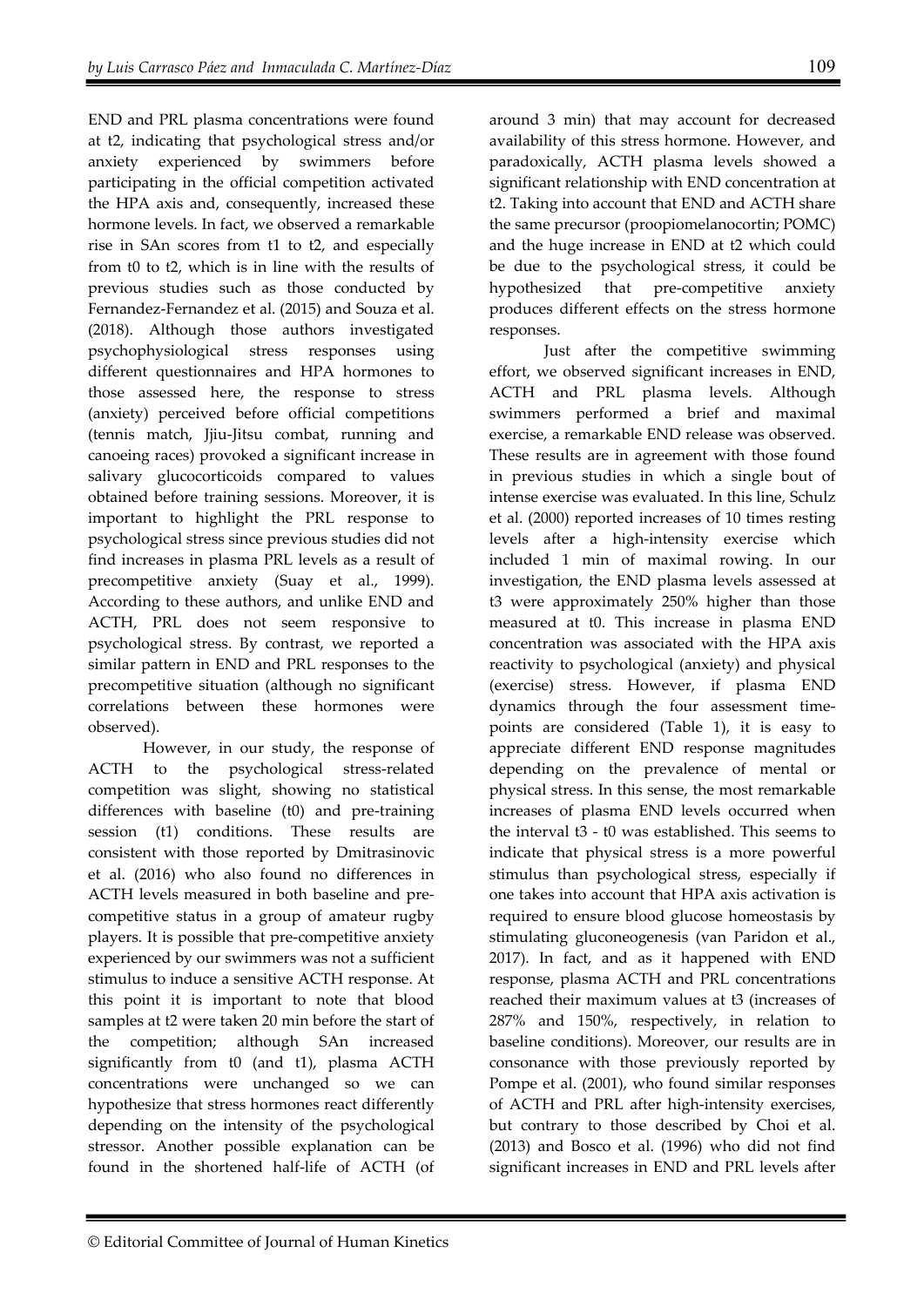both kumdo competition and a single bout of anaerobic exercise, respectively. Although ACTH and PRL are normally used as biomarkers for overload and/or overtraining detection in athletes (van Paridon et al., 2017; Walker et al., 2019, 2020), the psychophysiological role of these hormones during exercise does not seem to be sufficiently defined. Thus, further investigation focused on PRL responses to exercise-induced stress is important since PRL could also be involved in reproductive cycle dysfunction and contribute to the female athlete triad (Walker et al., 2019, 2020).

Despite this, SAn decreased at this timepoint assessment compared to t2, whilst being slightly higher than the values registered at t0. Taken into account that swimmers did not have immediate information about their classifications in competition, our results are according to those reported previously in the literature. Moreover, and although it is not possible to differentiate between the exact contribution of psychological and physiological stress to the whole stress response at t3, it could be hypothesized that physical stress has a greater effect on these stress hormones than the mental one.

On the other hand, and with the exception of the relationships defined at t3, no correlations were found between stress hormones and SAn. This lack of correlation could be due to the use of a non-specific tool to assess the anxiety levels. SAn was evaluated using the state scale of the STAI. Unlike other investigations in which specific questionnaires were applied (mainly CSAI-2), we chose this scale because besides the pre-competitive condition we measured the anxiety levels in three other situations: baseline, pre-training session, and post-competition (essentially, the CSAI-2 is focused on the assessment of pre-competition anxiety). Moreover, several items of the state-anxiety scale of the STAI have served as a reference in the design of different questionnaires, including the CSAI and CSAI-2 (Arruza et al., 2010). Anyway, another explanation for this lack of association may be related to the influence of some psychological vari¬ables, such as motivation, mental toughness, self-efficacy and selfconfidence which could play a key role as mediator variables between hormonal response and competitive anxiety (Slimani et al., 2018).

Although the assessment of athlete's responses to stress during real sports competition (and their comparison with those provoked by a regular training session) can be understood as the key contribution of the present study, several limitations must be considered. First, the sample size was relatively small, which did not prevent from detection of statistically significant results regarding stress hormone responses, but may have limited the relationship between variables. However, it is necessary to highlight the difficulty found in the use of invasive techniques (i.e., blood samples collection) on athletes who were competing in a major national competition. Second, and taking into account the above mentioned, blood collection and SAn assessment at t2 had to be performed 20-min before the swimmers' participation in competition. While the stress responses were significant, it is possible that those found just prior to competition would be more relevant than those reported here. Lastly, large interindividual differences in the responses of stress hormones can lead to compromise their relationships with other variables such as psychological or cognitive variables. As it has been described before, both mental and physical stress could induce distinct emotional and physiological responses in athletes during sports competition (Souza et al., 2018).

We can conclude that pre-competitive anxiety induces an important response of stress hormones (especially END and PRL) in youth swimmers. Attending to those values, the psychophysiological load of regular training sessions can be assessed using individual analyses and comparisons. Moreover, and taking into account the magnitude of stress hormone responses in the four assessment time-points analyzed, it seems that both mental and physiological stress boost the release of END, ACTH and PRL during sports competition. Regarding the third objective, and considering the abovementioned limitations, a lack of correlation between END, ACTH and PRL plasma concentrations and SAn levels was registered, thus new studies with larger sample sizes are needed to determine the relationship between neuroendocrine and cognitive reactivity to stress.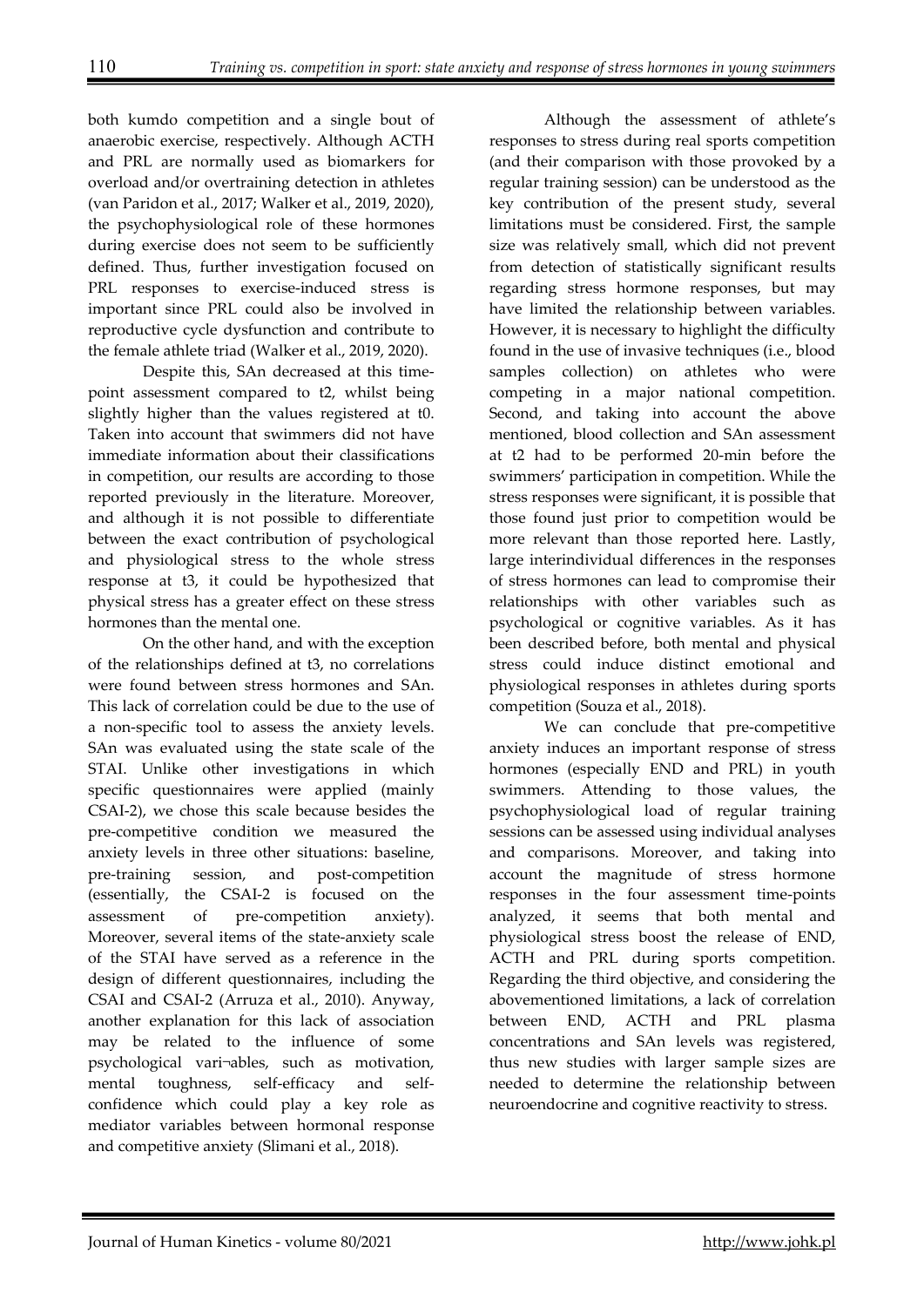### **References**

- Arruza JA, Gonzalez O, Palacios M, Arribas S, Cecchini JA. Validation of the competitive state anxiety inventory 2 (CSAI-2 RE) through a web application. *Int J Med Sport Sci,* 2010; 12: 539-556
- Bosco C, Tihanyl J, Rivalta L, Parlato G, Tranquilli C, Pulvirenti G, Viru A. Hormonal responses in strenuous jumping effort. *Jpn J Physiol*, 1996; 46: 93-98
- Carrasco L, Luque GT, Villaverde C, Oltras CM. Prolactin responses to stress induced by a competitive swimming effort. *Biol Sport*, 2007; 24: 311-323
- Cintineo HP, Arent, SM. Anticipatory salivary cortisol and state anxiety before competition predict match outcome in Division I collegiate wrestlers. *J Strength Cond Res,* 2019; 33: 2905-2908
- Choi JC, Min S, Kim YK, Choi JH, Seo SM, Chang SJ. Changes in pain perception and hormones pre- and post-kumdo competition. *Horm Behav*, 2013; 64: 618-623
- Cohen J. *Statistical Power Analysis for the Behavioral Sciences*. New York: Routledge; 1988
- De Vries WR, Bernards NT, de Rooij MH, Koppeschaar HP. Dynamic exercise discloses different timerelated responses in stress hormones. *Psychosom Med,* 2000; 62: 866-872
- Dill DB, Costill DL. Calculation of percentage changes in volumes of blood, plasma and red cells in dehydration. *J Appl Physiol*, 1974; 37: 247-248
- Dmitrasinovic G, Pesic V, Stanic D, Plekas-Solarovic B, Dajak M, Ignjatovic S. ACTH, cortisol and IL-6 levels in athletes following magnesium supplementation. *J Med Biochem,* 2016; 35: 375 –384
- Duclos M, Corcuff JB, Pehourcq F, Tabarin A. Decreased pituitary sensitivity to glucocorticoids in endurance trained men. *Eur J Endocrinol*, 2001; 144: 363-368
- Elloumi M, Ben Ounis O, Tabka Z, Van Praagh E, Michaux O, Lac G. Psychoendocrine and physical performance responses in male Tunisian rugby players during an international competitive season. *Aggress Behav*, 2008; 34: 623-632
- Fernandez-Fernandez J, Boullosa DA, Sanz-Rivas D, Abreu L, Filaire E, Mendez-Villanueva, A. Psychophysiological stress responses during training and competition in young female competitive tennis players. *Int J Sports Med*, 2015; 36: 22-28
- Filaire E, Sagnol M, Ferrand C, Lac G. Psychophysiological stress in judo athletes during competitions. *J Sports Med Phys Fitness,* 2001; 41: 263-268
- Filaire E, Filaire M, Le Scanff C. Salivary cortisol, heart rate and blood lactate during a qualifying trial and an official race in motorcycling competition. *J Sports Med Phys Fitness*, 2007; 7*:* 413-417
- Filaire E, Alix D, Ferrand C, Verger M. Psychophyisiological stress in tennis players during the first single match of a tournament. *Psychoneuroendocrinology*, 2009; 34: 150-157
- Gaab J, Rohlede N, Nater UM, Ehlert U (2005). Psychological determinants of the cortisol stress response: the role of anticipatory cognitive appraisal. *Psychoneuroendocrinology*, 2005; 30*:* 599-610
- Guillén-Riquelme A, Buela-Casal G. Psychometric actualization and differential functioning of items in the State Trait Anxiety Inventory (STAI). *Psicothema,* 2011; 23: 510-515
- Hackney AC, Premo M C, McMurray RG. Influence of aerobic versus anaerobic exercise on the relationship between reproductive hormones in men. *J Sports Sci*, 1995; 13: 305-311
- Iellamo F, Pigozzi F, Parisi A, Di Salvo V, Vago T, Norbiato G, Pagani M. The stress of competition dissociates neural and cortisol homeostasis in elite athletes. *J Sports Med Phys Fitness,* 2003; 43: 539-45
- Lazarus RS. How emotions influence performance in competitive sports. *The Sport Psychologist,* 2000; 14: 229– 252
- Mielgo-Ayuso J, Zourdos MC, Clemente-Suárez VJ, Calleja-González J, Shipherd AM. Can psychological well-being scales and hormone levels be used to predict acute performance of anaerobic training tasks in elite female volleyball players? *Physiol Behav*, 2017; 15: 31-38
- Moya-Albiol L, Salvador A. Using laboratory psychological stressors to determine the psychophysiological response to stress. *Ann Psychol,* 2001; 17*:* 69-81
- Park SH, Park IH, Lim ST, Lee E. Changes in psychological anxiety and physiological stress hormones in Korea National Shooters. *Brain Sci,* 2020; 10: 926
- Pompe G, Bernards N, Kavelaars A, Heijnen C. An exploratory study into the effect of exhausting bicycle exercise on endocrine and immune responses in post-menopausal women: relationships between vigour and plasma cortisol concentrations and lymphocyte proliferation following exercise. *Int J Sports*